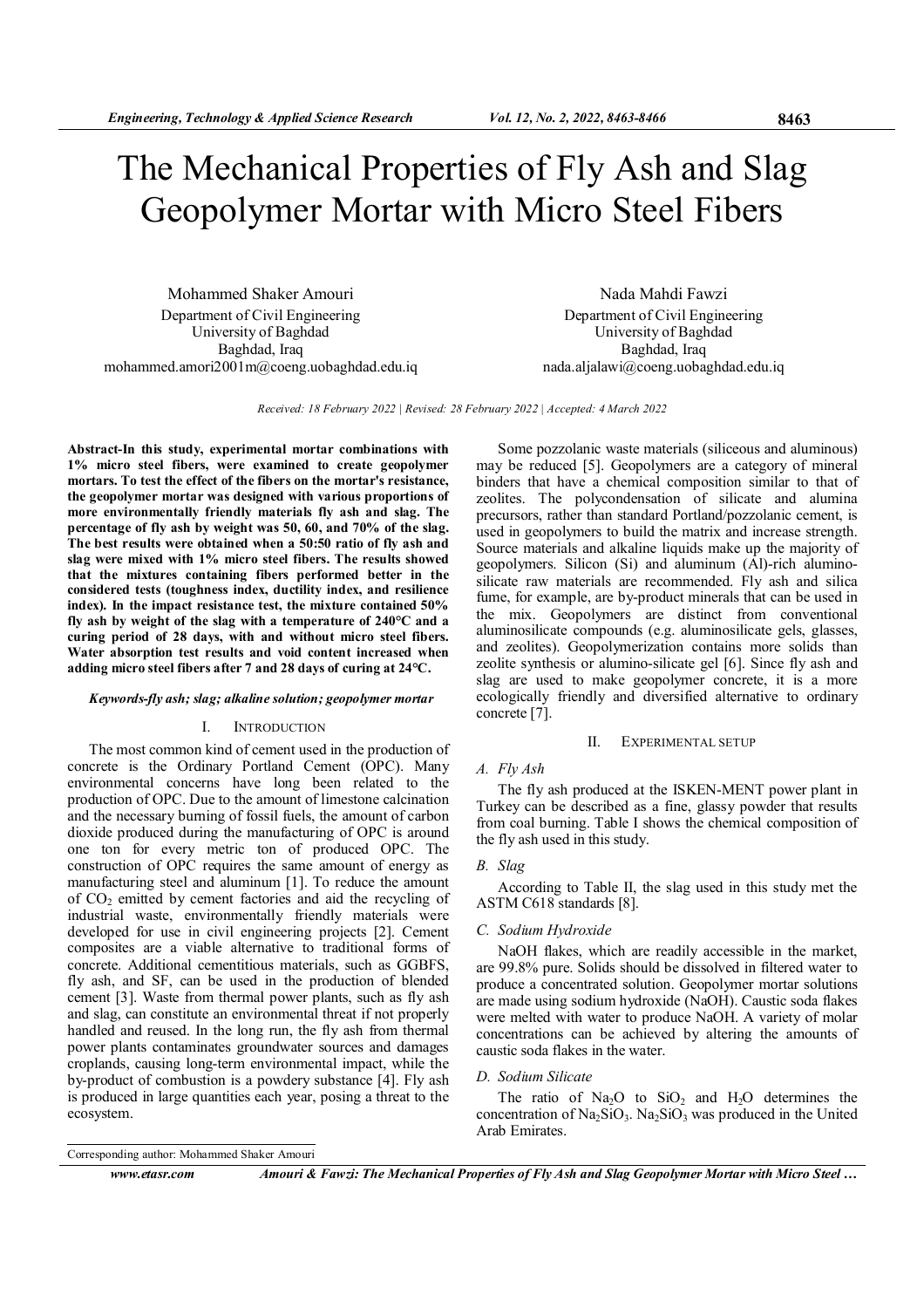| Oxide                          | Contents $(\% )$ | <b>ASTM C618 Requirements [8]</b> |
|--------------------------------|------------------|-----------------------------------|
| Fe <sub>2</sub> O <sub>3</sub> | 5.35             |                                   |
| $Al_2O_3$                      | 17.59            | Sum more than 70%                 |
| SiO <sub>2</sub>               | 65.63            |                                   |
| SO <sub>3</sub>                | 0.21             | Max. 5%                           |
| MgO                            | 0.84             |                                   |
| CaO                            | 0.98             | --                                |
| L.O.I                          | 2.76             | Max. $6\%$                        |
| $K_2O$                         | 2.33             |                                   |
| Na <sub>2</sub> O              | 1.36             | --                                |

TABLE I. CHEMICAL COMPOSITION OF FLY ASH

TABLE II. CHEMICAL COMPOSITION OF GGBFS

| Oxide                          | Contents $(\% )$ | (ASTM C618) Requirements [8] |
|--------------------------------|------------------|------------------------------|
| Fe <sub>2</sub> O <sub>3</sub> | 0.35             |                              |
| $Al_2O_3$                      | 25.53            | Sum more than 70%            |
| SiO <sub>2</sub>               | 45.88            |                              |
| SO <sub>3</sub>                | 4.98             | Max. 5%                      |
| MgO                            | 4.95             |                              |
| CaO                            | 37.21            |                              |
| L.O. I                         | 3.89             | Max. $6\%$                   |
| K <sub>2</sub> O               | 2.10             | --                           |
| Na <sub>2</sub> O              | 0.96             |                              |

### E. Water

The NaOH solution was produced by dissolving caustic soda flakes in distilled water. To facilitate mixing, tap water was included in the geopolymer mix, compliant with the IQS 1703 [9].

# F. Fine Aggregates

The fine aggregates came from the Al-Ekhadir Karbala city region and met the Iraqi standard IQS No.45/1984 for physical and chemical properties [10], as shown in Table III. The fineness modulus was 2.76.

# G. Micro Steel Fibers

Table IV shows the properties of micro steel fibers.

## H. Superplasticizer

Using a modified sulfonated naphthalene formaldehyde condensate (superplasticizer), the geopolymer mortar's workability was improved to meet ASTM C494 standards [11].

TABLE III. PHYSICAL CHARACTERISTICS OF THE FINE AGGREGATES

|       | Sieve size (mm) Cumulative percentage pass IQS (45-1984), zone2 [10] |          |
|-------|----------------------------------------------------------------------|----------|
|       | 100                                                                  | 100      |
| 4.750 |                                                                      | 90-100   |
| 2.360 | 80                                                                   | 75-100   |
| 1.180 |                                                                      | 55-90    |
| 0.60  | 53                                                                   | 35-59    |
| 0.30  | 22                                                                   | $8 - 30$ |
| 0.150 |                                                                      | $0 - 10$ |

TABLE IV. MICRO STEEL FIBER MECHANICAL PROPERTIES (ACCORDING TO MANUFACTURER)

| <b>Properties</b>           | Micro steel fibers |
|-----------------------------|--------------------|
| Tensile strength (MPa)      | 2600               |
| Diameter (mm)               | 0.2                |
| Density $(kg/m3)$           | 7800               |
| Length (mm)                 | 13                 |
| Aspect ratio                | 65                 |
| Modulus of elasticity (GPa) | 250                |

www.etasr.com Amouri & Fawzi: The Mechanical Properties of Fly Ash and Slag Geopolymer Mortar with Micro Steel ...

#### III. MANUFACTURING GEOPOLYMER

# A. Preparation of Alcaline Solution

When producing the geopolymer mortar for this experiment, the NaOH molar concentration was fixed to 12 molars. Solubility was determined by adjusting the sodium silicate/sodium hydroxide ratio to 2:1 and the solution/cementitious-materials ratio to 45%. The weight of the NaOH flake is shown in Table V.

| TABLE V. |                                                    | AMOUNT OF NAOH SOLIDS FOR 1KG OF SOLUTION AT |  |
|----------|----------------------------------------------------|----------------------------------------------|--|
|          | SPECIFIED MOLARITY AND WEIGHT CONCENTRATION [1,12] |                                              |  |

| Molarity | NaOH weight             | Weight of         | Weight of   |
|----------|-------------------------|-------------------|-------------|
| (mole/L) | concentration $(w/w\%)$ | NaOH flakes $(g)$ | water $(g)$ |
|          | 26.2                    | 262               | 738         |
| 10       | 31.4                    | 314               | 686         |
| 12       | 36.2                    | 362               | 638         |
| 14       | 40.4                    | 404               | 596         |
| -6       |                         | 440               | 560         |

#### B. Mixing

Before use, the alkaline liquid was prepared the day before and was then combined with a superplasticizer. To begin, the dry ingredients (GGBS, fly ash, fiber, and sand) were mixed by hand for approximately 2 minutes before the alkaline liquid and superplasticizer were added at a 75% concentration, and the mixing process was performed a second time. Finally, after another 5 minutes of mixing, the mixture was allowed to sit for about 15s before being blended with the remaining 25% of the mixed alkaline liquid. Table VI shows the homogeneity achieved after 10 to 15 minutes of mixing.

TABLE VI. MIX DESIGN OF GEOPOLYMER MORTAR FOR  $1M^3$ , WEIGHT IN KG/M

| Mix            | Fine<br>agg. | Water | FA/<br>slag<br>ratio | <b>Slarg</b> | Fly<br>Ash | Sodium<br>silicate<br>solution | <b>NaOH</b> | Micro<br>steel<br>$\frac{0}{0}$ |
|----------------|--------------|-------|----------------------|--------------|------------|--------------------------------|-------------|---------------------------------|
| G1             | 1400         | 75    | 0.5:0.5              | 375          | 375        | 225                            | 112.5       |                                 |
| G2             | 1400         | 75    | 0.5:0.5              | 375          | 375        | 225                            | 112.5       |                                 |
| G <sub>3</sub> | 1400         | 75    | 0.6:0.4              | 450          | 300        | 225                            | 112.5       |                                 |
| G4             | 1400         | 75    | 0.6:0.4              | 450          | 300        | 225                            | 112.5       |                                 |
| G5             | 1400         | 75    | 0.7:0.3              | 525          | 225        | 225                            | 112.5       |                                 |
| G6             | 1400         | 75    | 0.7:0.3              | 525          | 225        | 225                            | 112.5       |                                 |

# IV. RESULTS AND DISCUSSION

These tests were carried out according to the ASTM C642 [13]. The results measured density, absorption percentage, and void content of hardened G1 and G2 mixtures at 7 and 28-day intervals with heat curing at  $80,160$ , and  $240^{\circ}$ C. In this test, fracture pieces of concrete mortar were used, and each portion was free of fractures or fractured edges. Each test used an average of three specimens. The results for 7 and 28 days of curing at  $240\text{ °C}$  are shown in Tables VII, VIII, and IX and Figures 1, 2, and 3.

TABLE VII. BULK DENSITY OF MIXES G1 AND G2

|          | Density, $kg/m3$               |                             |  |
|----------|--------------------------------|-----------------------------|--|
| Mix type | At seven days/240 $^{\circ}$ C | At 28 days/240 $^{\circ}$ C |  |
| Gì       | 2437                           | 2463                        |  |
| 32       | 2456                           | 2503                        |  |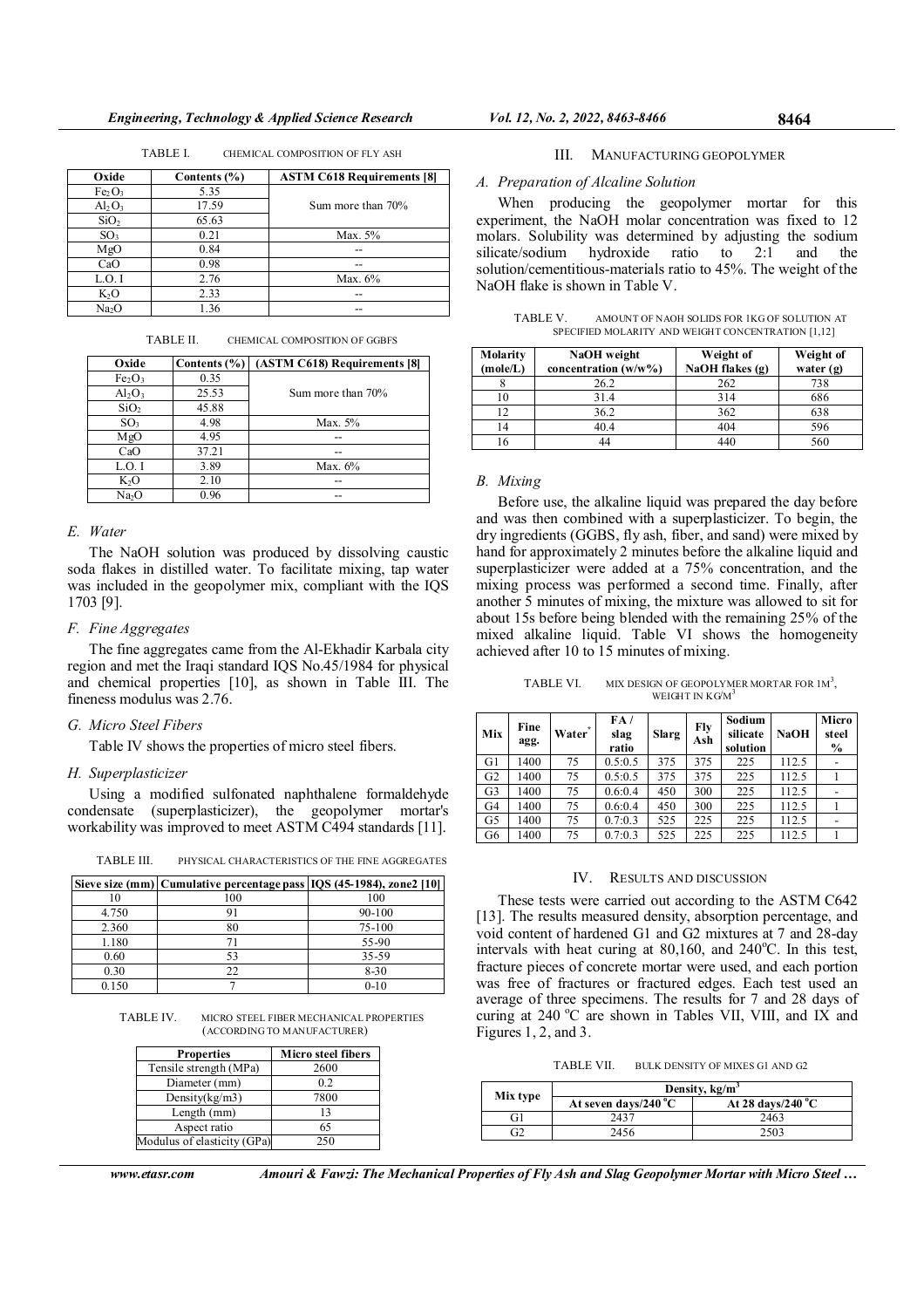The dry density at 28 days was greater than in 7 days, as it increased from 0.07% to 1.6%. The geopolymerization process continuity and the development of microstructure were linked to this rise in density over time. The results comply with [14], showing that the inclusion of micro steel fiber (G2) enhanced the dry density compared to specimens without fibers (G1).



|          | Water absorption %             |                             |  |  |
|----------|--------------------------------|-----------------------------|--|--|
| Mix type | At seven days/240 $^{\circ}$ C | At 28 days/240 $^{\circ}$ C |  |  |
| ЕĤ       | 4.38                           | 3.89                        |  |  |
|          | 4.45                           | 3.93                        |  |  |

As the results show, the improved microstructure of the geopolymer mortar and the increased product properties with rising temperatures and curing age led to decreased amount of water that all mixtures can absorb with time but increased with additional fiber due to the generation of voids around the fibers. The increase was about 1.6% and 1% compared with the mixture without fibers for 7 and 28 days of curing, respectively.



Table IX shows the void content of G1 and G2 mixtures at 28 days of curing at  $240^{\circ}$ C. The void content of all mixtures decreased with aging. A continuous geopolymerization process enhances the microstructure and generates a denser geopolymer mortar. For all mixtures, the void content decreased with time and increased with additional fibers. The variation between G1 and G2 was 0.6% and 1% for 7 and 28 days of curing respectively. The load-deflection curve test was performed by calculating the area under the curve, where a hydraulic device and a measurement deflection carried out the loading by a dial gauge with 0.01mm accuracy. It was used with a prism with dimensions  $50 \times 50 \times 250$  mm, as shown in Figure 4.





Fig. 4. Testing the load-deflection curves.

The ends were placed on simple support with a space of 200mm to extract the toughness index, ductility index, and resilience. Tables X, XI, and XII show the results of toughness index, ductility index, resilience at 3, 7, and 28 days, respectively, at the curing temperature of  $240^{\circ}$ C.

TABLE X. FLEXURAL STRENGTH TEST RESULTS AT 3 DAYS

| <b>Samples</b> | Load at<br>failure<br>(KN) | <b>Deflection</b><br>at failure<br>(mm) | <b>Toughness</b><br>index | <b>Ductility</b><br>index | Resilience<br>(KN/mm) |
|----------------|----------------------------|-----------------------------------------|---------------------------|---------------------------|-----------------------|
| $G1-1$         | 1.705                      | 0.99                                    | 1.15                      | 1.52                      | 0.16                  |
| $G1-2$         |                            |                                         |                           |                           |                       |
| $G2-1$         | 1.94                       | 0.77                                    | 4.35                      | 3.88                      | 3.91                  |
| $G2-2$         |                            |                                         |                           |                           |                       |



TABLE XI. FLEXURAL STRENGTH TEXT RESULT AT 7 DAYS

| <b>Samples</b> | Load at<br>Failure<br>(KN) | <b>Deflection</b><br>at Failure<br>(mm) | <b>Toughness</b><br>Index | <b>Ductility</b><br>Index | Resilience<br>(KN/mm) |
|----------------|----------------------------|-----------------------------------------|---------------------------|---------------------------|-----------------------|
| $G1-1$         | 1.76                       | 0.86                                    | 1.20                      | 1.59                      | 0.23                  |
| $G1-2$         |                            |                                         |                           |                           |                       |
| $G2-1$         | 1.84                       | 1.62                                    | 4.43                      | 4                         | 3.98                  |
| $G2-2$         |                            |                                         |                           |                           |                       |

The most significant results of reinforced geopolymer mortar can be based on the mechanical ductility property of pulling and breaking the reinforcement. On this basis, the

www.etasr.com Amouri & Fawzi: The Mechanical Properties of Fly Ash and Slag Geopolymer Mortar with Micro Steel ...